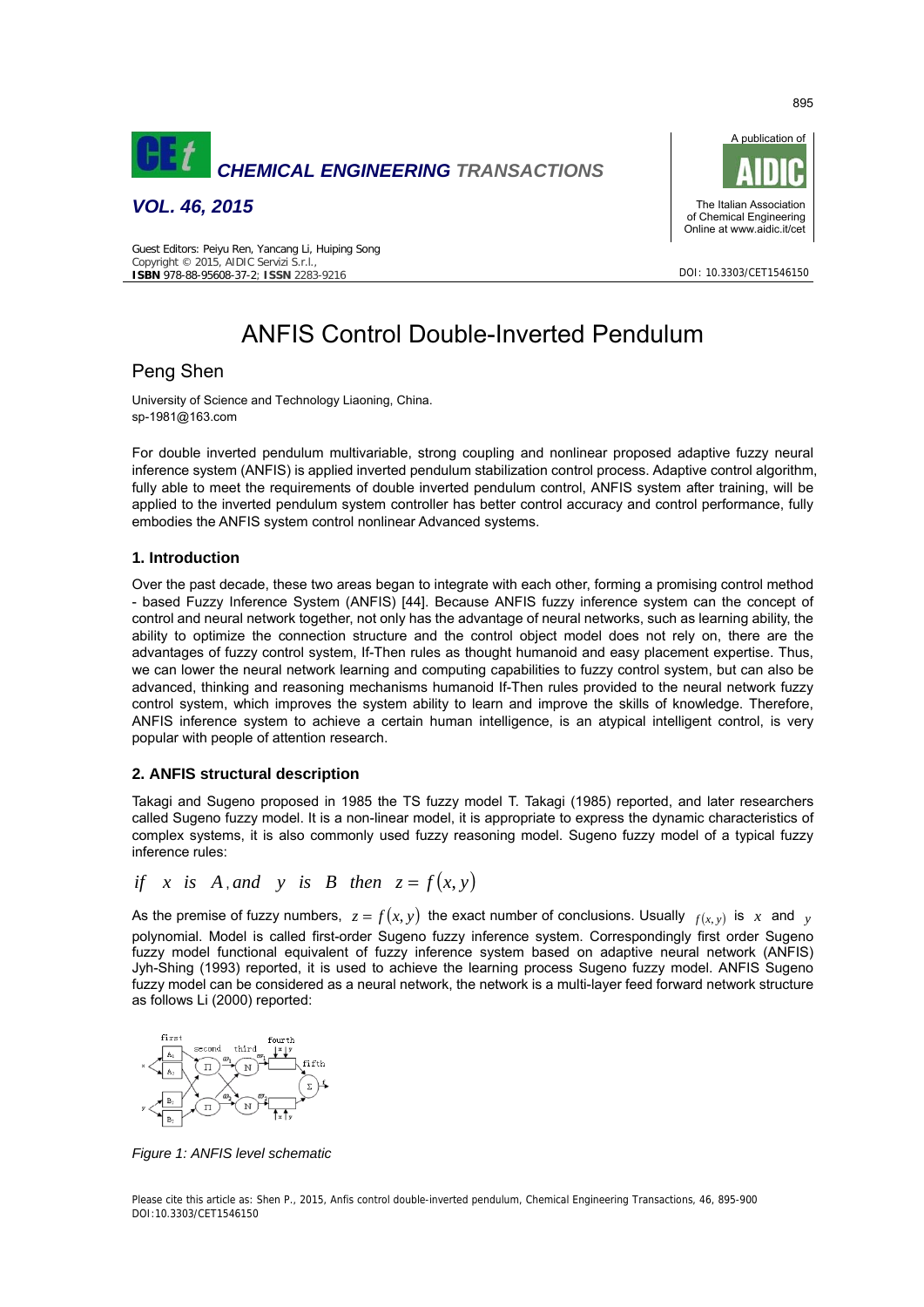Figure 1 input vector, weights, and a normal value from the premise of the product obtained from the membership function, the output is a weighted average of the output of each rule, and the proportion of the total weight of the focuses for the rights. The same level of output nodes have the same functions.

As shown in Figure 1, ANFIS model structure is divided into: fuzzy membership computer input of each rule applies for the degree of normalization, the output of each rule, the entire output of the fuzzy system and other five, the input layer directly the output value to the next level, the output fuzzy layer is a membership function, fuzzy reasoning it a prerequisite of basic fuzzy state corresponds to the fuzzy inference layer contact with the premise and the conclusion of the fuzzy inference, defuzzification layer let the system determine the output is given to perform. First layer: fuzzy layer, is responsible for the input signal fuzzy, node *i* having an output function:

$$
O_i^1 = \mu_{A_i}(x) \tag{1}
$$

among them  $x$  is the output of  $i$ ,  $A_i$  is the fuzzy set.  $O_i^1$  is Membership values of  $A_i$ , representation *x* degree belong to  $A_i$ . Usually choose  $\mu_i(x)$  bell-shaped function and has a maximum value 1, min 0. E.g:

$$
\mu_{A_i}(x) = \exp\left[-\left(\frac{x - c_i}{a_i}\right)^2\right]
$$
 (2)

or

$$
\mu_{A_i}(x) = \frac{1}{1 + \left[ \left( \frac{x - c_i}{a_i} \right)^2 \right]^{b_i}}
$$
\n(3)

 ${a_i, b_i, c_i}$  are premise parameters,  $a_i$  is the wide,  $b_i$  is the slope,  $c_i$  is the central location. By adjusting these parameters, the shape of the membership function with the change of these parameters change. In fact here is the membership function can take any piece wise continuous function, such as trapezoidal or triangular function function.

Second layer: This layer is a layer of release intensity rule, this layer node is responsible for the input signal is multiplied. Such as:

$$
\omega_i = \mu_{A_i}(x) \times \mu_{B_i}(y), i = 1,2
$$
\n(4)

One representative of each output node reliability rules. Here "×" is the AND operator of T specification. By this calculation, to determine the activation strength of each fuzzy rule.

Third layer: all the rules intensity normalization layer, the i node calculation the i rule normalized credibility:

$$
\overline{\omega}_i = \frac{\omega_i}{\omega_1 + \omega_2} \cdot i = 1,2
$$
\n<sup>(5)</sup>

This layer node are circular nodes (fixed nodes), calculate the weights of fuzzy rules, fuzzy rules for the active strength of normalized operations.

Fourth layer: output layer of fuzzy rules, the layer to calculate the output of the fuzzy rules, where each node is an adaptive node.the *i* node output is:

$$
O_i^4 = \overline{\omega}_i f_i = \overline{\omega}_i (p_i x + q_i y + r_i)
$$
\n<sup>(6)</sup>

The  $\bar{a}_i$  is the output of the third layer,  $(p_i, q_i, r_i)$  are the conclusions parameters.

Fifth floor: defuzzification layer which has a circular node, its output is said to have the input signal and the result is that the fuzzy reasoning:

$$
O_i^5 = \sum_i \overline{\omega}_i f_i = \frac{\sum \omega_i f_i}{\sum \omega_i} \tag{7}
$$

Thus, given the premise parameters (initial membership functions), the output ANFIS can be expressed as a linear combination of parameters conclusion:

$$
f = \frac{\omega_1}{\omega_1 + \overline{\omega}_2} f_1 + \frac{\omega_2}{\omega_1 + \omega_2} f_2 = \overline{\omega}_1 f_1 + \overline{\omega}_2 f_2
$$
  
=  $(\overline{\omega}_1 x) p_1 + (\overline{\omega}_1 y) q_1 + \overline{\omega}_1 r_1 + (\overline{\omega}_2 x) p_2 + (\overline{\omega}_2 y) q_2 + \overline{\omega}_2 r_2$  (8)

Corollary seen, for having m the input variables, every input have *k* fuzzy sets of Sugeno fuzzy model, According to the method described above can be converted into neural network structure, which controls the total number of rules:

$$
n = k^m \tag{9}
$$

896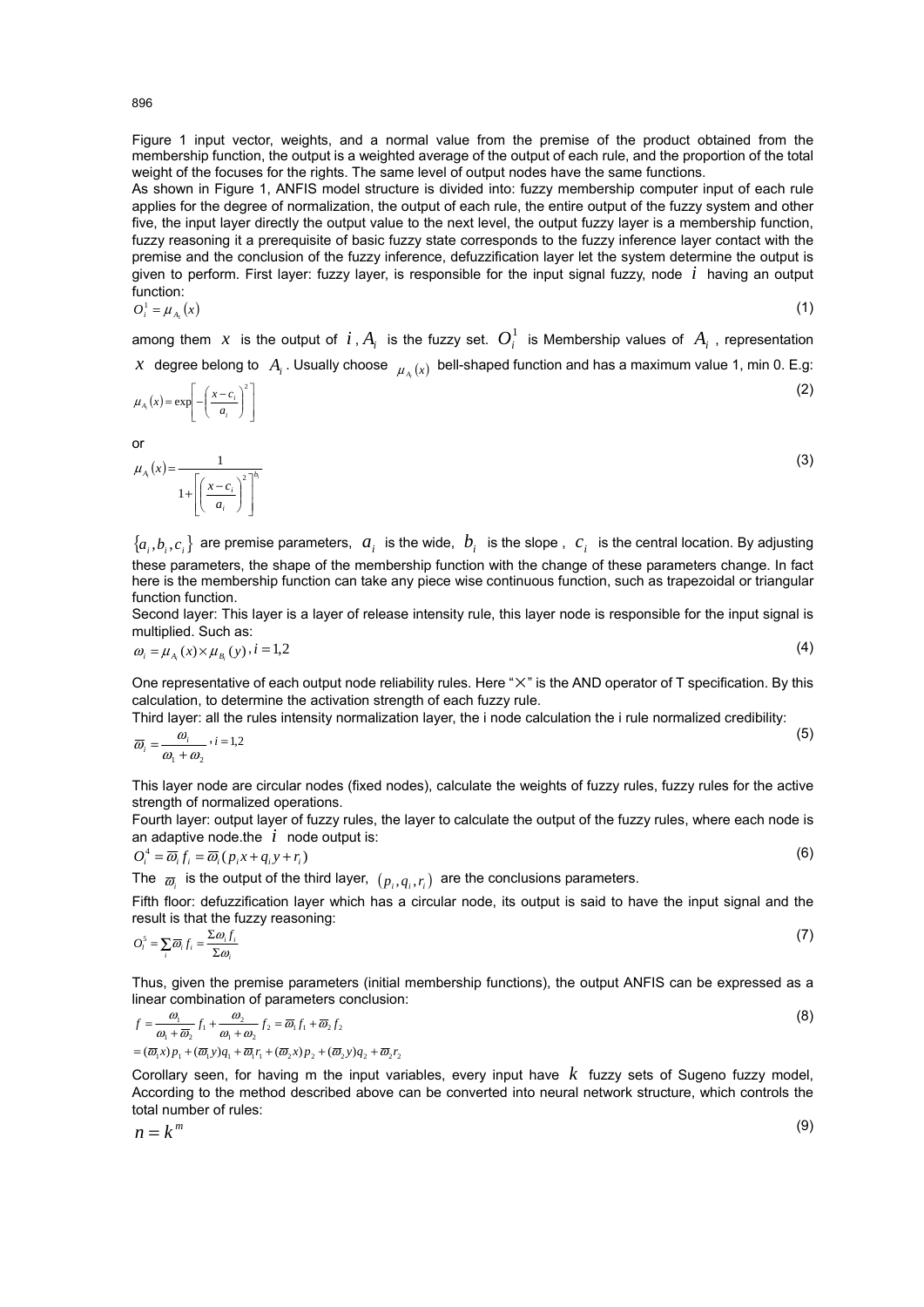#### **3. ANFIS learning algorithm**

The main role of neuro-fuzzy controller is the application of neural learning techniques, adjusting parameters and structure neuro-fuzzy control system. Fuzzy controller requires two types of adjustments: Restructuring and parameter adjustment; structural adjustments include the number of variables, on the input and output variables of the domain partition number and other rules. Once you get a satisfactory structure, it is necessary to adjust the parameters. Parameter adjustment including parameters related to the membership functions, such as the center, width, slope, etc. adjustments. As the network structure has been determined, ANFIS learning algorithm parameters of the controller is really just to learn, only we need to adjust the parameters of the premise and conclusion parameters.

#### **3.1 Updated four methods ANFIS parameters:**

- (1) All parameters are updated with the gradient descent;
- (2) The initial conclusion parameters obtained by the least squares method, then gradient descent update all parameters;
- (3) Gradient descent and least squares method combined;
- (4) Only recurrence (approximate) method of least squares;

Which method of selecting specific circumstances, should be considered complexity and performance to be achieved by calculation Jyh-Shing (1995) reported.

## **3.2 ANFIS learning process parameter optimization parameters into the premise and conclusion parameters learning learning**

Hybrid learning algorithm summarized as the following two steps:

(1) Conclusion parameter learning: First, determine the initial value of the premise parameters, then the least squares method to calculate the concluding arguments. which is:

$$
f = (\overline{\omega}_1 x)p_1 + (\overline{\omega}_1 y)q_1 + \overline{\omega}_1 r_1 + (\overline{\omega}_2 x)p_2 + (\overline{\omega}_2 y)q_2 + \overline{\omega}_2 r_2 = A \cdot X \tag{10}
$$

In the formula, X conclusions column vector elements set of parameters  $\{p_1, q_1, r_1, p_2, q_2, r_2\}$ . If have p set of

input and output data, and the given premise parameters, the matrix  $A$  ,  $X$  ,  $F$  , the median  $p \times 6.6 \times 1$  and  $p \times 1$ . In general, the sample data is much larger than the number of the number of unknown parameters ( *p* >>6),Using the least squares method to obtain the minimum mean square error <sub>(min</sub> <sub>AX − f</sub> ) Conclusion

The best estimate of the vector in the sense of  $x^*$ :

$$
X^* = (A^T A)^{-1} A^T f \tag{11}
$$

(2) Premise parameter learning: Given the premise parameters, output ANFIS can be expressed as a linear combination of the conclusion parameters, conclusions parameters calculated on a step error calculation, using an algorithm of the error from the output terminal inverted spread input decrease with the gradient method to update the premise parameters, thereby changing the shape of the membership function.

## **3.3 ANFIS structures and algorithms to establish learning as follows:**

(1) Extract fuzzy rules *if − then* obtained by the experts at, Average divided input variable space (or according to expert opinion) to establish initial membership functions: the number includes rules, the shape of each membership function. General should meet  $\mathcal E$  completeness (usually:  $\mathcal E = 0.5$ ), that is a given value for any one of the input variables x. There must be a linguistic values A, make  $\mu(x) \geq \varepsilon$  establishment. So far, the fuzzy inference system can provide value to the smooth transition from one language to another language values and sufficient overlap.

(2) The hybrid learning algorithm adjusts the blur <sub>*if − then* rules premise / conclusion parameters, in each</sub> cycle includes forward propagation and backward propagation two processes (see above). After learning the rules of linguistic premise does not necessarily guarantee  $\varepsilon$  completeness, but it may limit the gradient algorithm to obtain.

(3) Output error learning process until it reaches a certain training sample requirements so far, thereby establishing a whole fuzzy inference system.

Sugeno type FIS ANFIS use to describe the object model, but also with a feed-forward neural network to represent the Sugeno type FIS. On the one hand, using the error back-propagation algorithm combined gradient steepest descent method for nonlinear parameters Sugeno type FIS will be to identify, on the other hand, took advantage of the least squares method to identify Sugeno type FIS current parameters. ANFIS network includes specific antecedent parameters (membership function of various parameters), and the back piece parameters (output model each factor), through some kind of algorithm to train ANFIS, the indicators have been specified values of these parameters to achieve blur the purpose of modeling.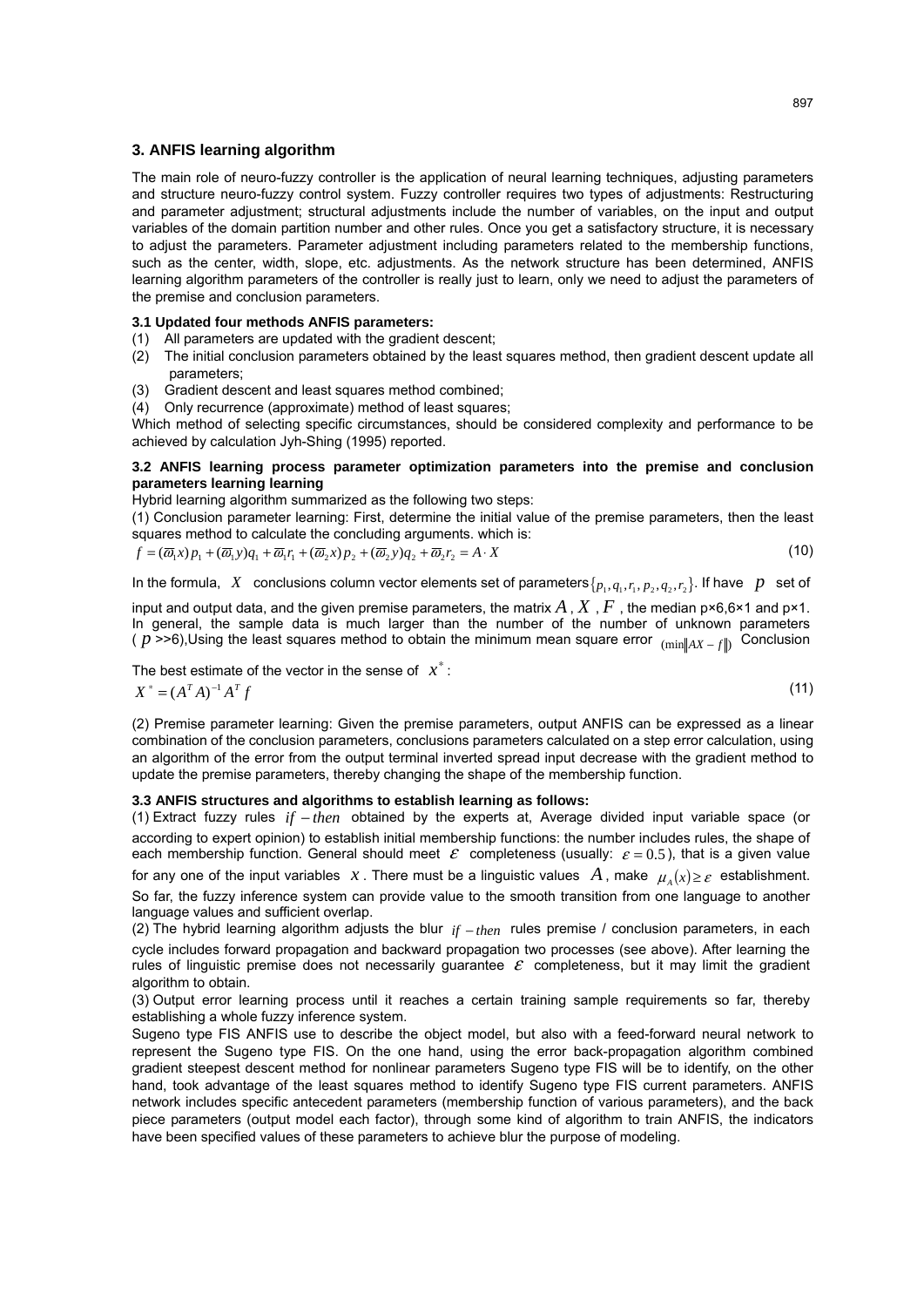## **4. ANFIS control mode**

ANFIS can use a variety of different control methods Li (2001) reported, including imitation experience control, inverse control and other control methods:

#### **4.1 imitate experience control**

Is to sum up the experience to control essentially mimic the experience of people, then people with the relevant experience ANFIS imitate, to achieve the controlled object control.

#### **4.2 Neuron Fuzzy Inverse Control**

This control is divided into learning stage and the application stage. In the learning phase, random input set to give the corresponding controlled object output, ANFIS inverse for learning controlled object model. In the application stage, the inverse model of the controlled object as a controller directly on the controlled object.

#### **4.3 Other control methods**

There are reference model adaptive control, feedback control, fuzzy control, gain scheduling control, stochastic methods to enhance learning method. Reference Model control is the solution to inverse control can not ensure that the entire system is the smallest error and proposed an improved method; linear and fuzzy feedback control for feedback linearization system can; gain scheduling control for the first-order Sugeno model; stochastic methods generally for complex control systems; the object model is not clear or is not a very effective method you can use to enhance learning S.M.Khazraee (2010) reported. Currently, the ANFIS adaptive function, which is widely used for function approximation, pattern recognition, prediction, fuzzy aspects of control, signal processing, etc Imad O.Bachi (2014) reported.

## **5. Based on ANFIS inverted pendulum control system simulation**

#### **5.1 Modeling Simulation Sugeno**

Fuzzy modeling including structure identification and parameter identification of two aspects JANG Jae Hoon (2012) reported. Structural identification to identify and divide the input space by a grid method or clustering method, preliminary design blur  $_{if - then}$  rules (Conditional expression after the order Sugeno model); parameter identification fuzzy rules to determine membership function parameters and input-output linear parameters (Sugeno fuzzy model polynomial coefficients) Chui (1994) reported. ANFIS model structure identification is not required, only the parameters on which the learning correction can be Chen (2000) reported.

The above-mentioned grid method in 1985 proposed by Takagi and Sugeno, it will enter the space is divided into a number of uniform rectangles (or rectangular), using the data entered in each dimension maximum (small) values into space, and data distribution nothing to do. Chiu proposed fuzzy clustering and hybrid learning model based on the rule of recognition in 1994. Spatial clustering method to determine the number by the clustering radius, covering all subspace common input sampling data, can be used to model any number of dimensions Yurkovich, S (1996) reported.

Sometimes we collected data with the noise signal, then these data may not be representative of all the typical features of the system, the modeling will not achieve good results. Thus, the effectiveness of the training process and the results of model testing is a very important step. We should choose to represent an ideal model system both need to simulate, but also with the training data sufficient difference (to avoid unnecessary check) the validation data. In addition, in order to avoid possible "model redundant" situation, should be used to check data set to control the training process. All of Matlab ANFIS modeling, the data are divided into three groups, the first group for the training model (training data), a second set of model checking (checking data) for the training process, and finally a set of model results test (testing data). Therefore, based on Matlab ANFIS modeling process Danial BEHNIA (2013) reported divided into the following six steps:

(1) Generates training data, test data and test data, data sets is expressed as:

# $trndata = [x, y], chkdata = [x_1, y_1], tesdata = [x_2, y_2];$

(2) Determine the type of input variables and the number of membership functions; the actual modeling, you should select the input and output data to match the membership function to reflect changes in the characteristics of the obtained data. This paper selects Gaussian membership functions Shareef Hussain (2014) reported.

(3) FIS produce initial structure: for example, can use the function genfis1 (grid method), genfis2 (elimination clustering method) to produce official script function Sugeno type FIS initial value, the second paper, namely:

## $fismat = genfis2(datain, dataout, radii)$

When given input data sets and data sets, genfis2 fuzzy clustering elimination generates a fuzzy inference system. When there is an output, you can use the first data elimination clustering method, using genfis2

898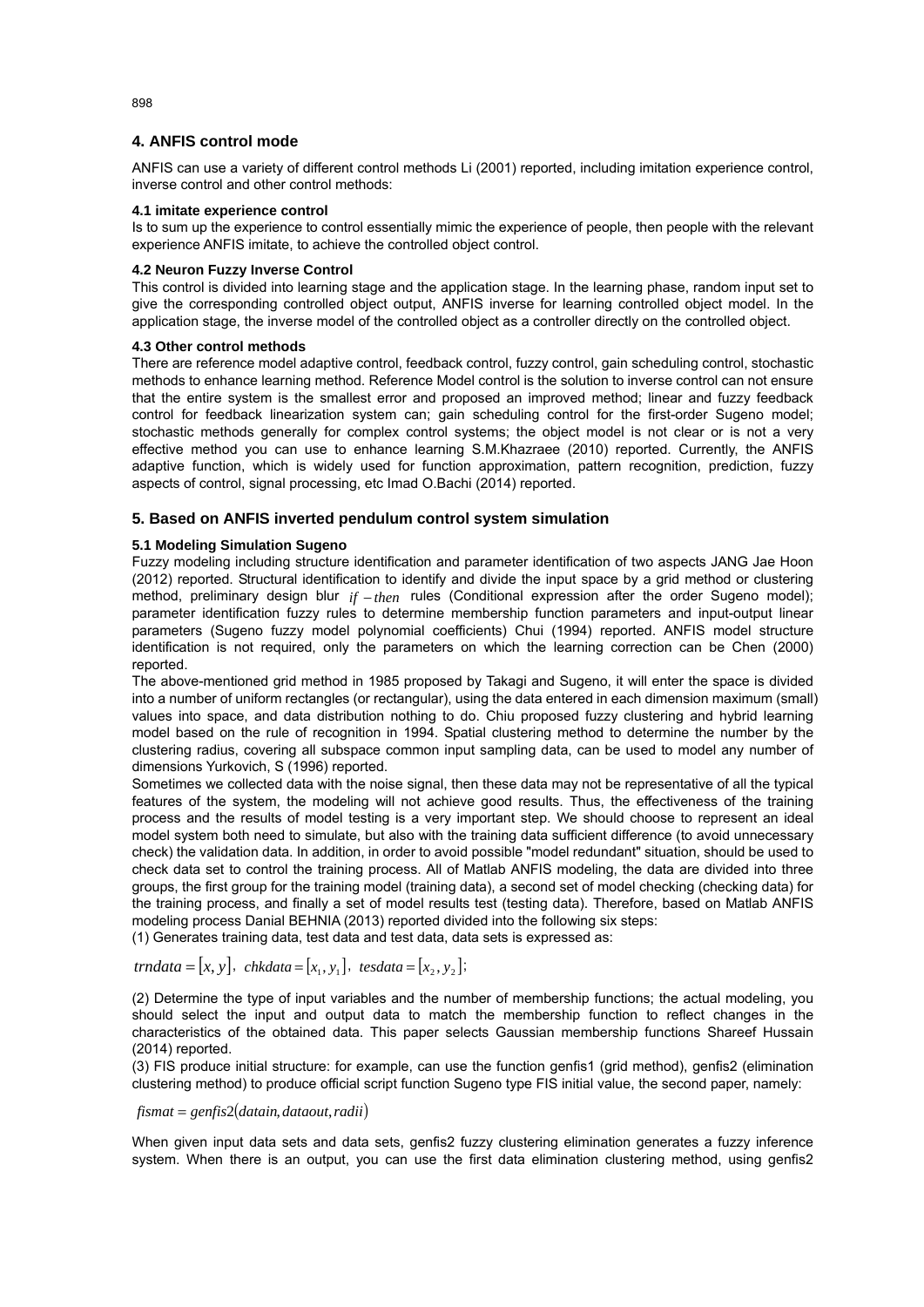produce an initial fuzzy inference system anfis the training process. gendis2 using a fuzzy rule extraction behavior modeling data to complete this work.

datain matrix where each line contains a data point input values.

dataout matrix, where each row contains the output value of a data point.

For example, the text data dimension is 7 (ie datain of two, dataout is one), radii = [0.7,0.6,0.5,0.4,0.3,0.2,0.1] specify the cluster center in the first, second, ..., seventh-dimensional space is the scope of the data width of 0.7,0.6, ..., 0.1. If radii is a scalar, then all the data on use of the scalar value dimension, namely the scope of the center of each cluster is a spherical neighborhood for a given radius.

(4) ANFIS training data set; training parameters include options vector trnopt (including number of batches of training, training error goal, the initial step length, etc.), display options vector dispopt (ANFIS result information), model validation data set name chkdata, membership function training methods optmathod (least squares method or the least square method and BP algorithm) and so on.

(5) Training ANFIS; use anfis function training ANFIS, namely:

 $\int$  *fismat*, *error*, *stepsize*, *fismat*, *error* $\int$  = *anfis*(*trndata*, *fismt, trnopt, dispopt, chkdata*1)

Where: fismat1 structure according to FIS training error criterion obtained; error and root mean square error error1 were training data and test data; stepsize for the training process steps; fismat2 FIS structure is based on test error criterion is obtained.

(6) to give the FIS performance test. FIS structure according to the training error criterion obtained using evalfis (fuzzy inference computing) function to calculate the output value or predicted and measured values are compared, FIS test the resulting performance. Complete fuzzy inference calculations are completed by the following formula:

#### $output = evalfis(input, fismat2)$

Sugeno fuzzy model is necessary to enter very small space division, resulting in a sharp increase in the number of rules, systems large and difficult to understand Yu (2015) reported.

#### **5.2 Double Inverted Pendulum simulation and real-time control**

Double inverted pendulum simulation process, the training data and test data from the solid high double inverted pendulum system diagram collection from, the sampling period is Matlab default. Among them, the former 100 data as training data, intermediate 50 as the test data, the remaining data as the test data. After the data input ANFIS, using the least squares with BP hybrid algorithm, training times to 300 times. After ANFIS training and testing is completed, the simulation results obtained the following:





*Figure 5: Training error curve (error: 0.078101) Figure 6: Comparing training data (average error: 0.0512)* 

FIG error curve can be seen in Figure 5, the main train 200 steps forward, the smaller the output error identification of ANFIS inference system closer to the desired output. Figure 6 can clearly be seen that the output of ANFIS inference system is very close to the ideal output we want. Real-time system control Teng (2000) reported.



Figure 7: Real-time control system Simulink Figure 8: Control rule change map

You can clearly see the changes in the fuzzy control rules by Figure 8, the control system will help us to adjust the rules. Because of double inverted pendulum is highly nonlinear multivariable system, so during the time